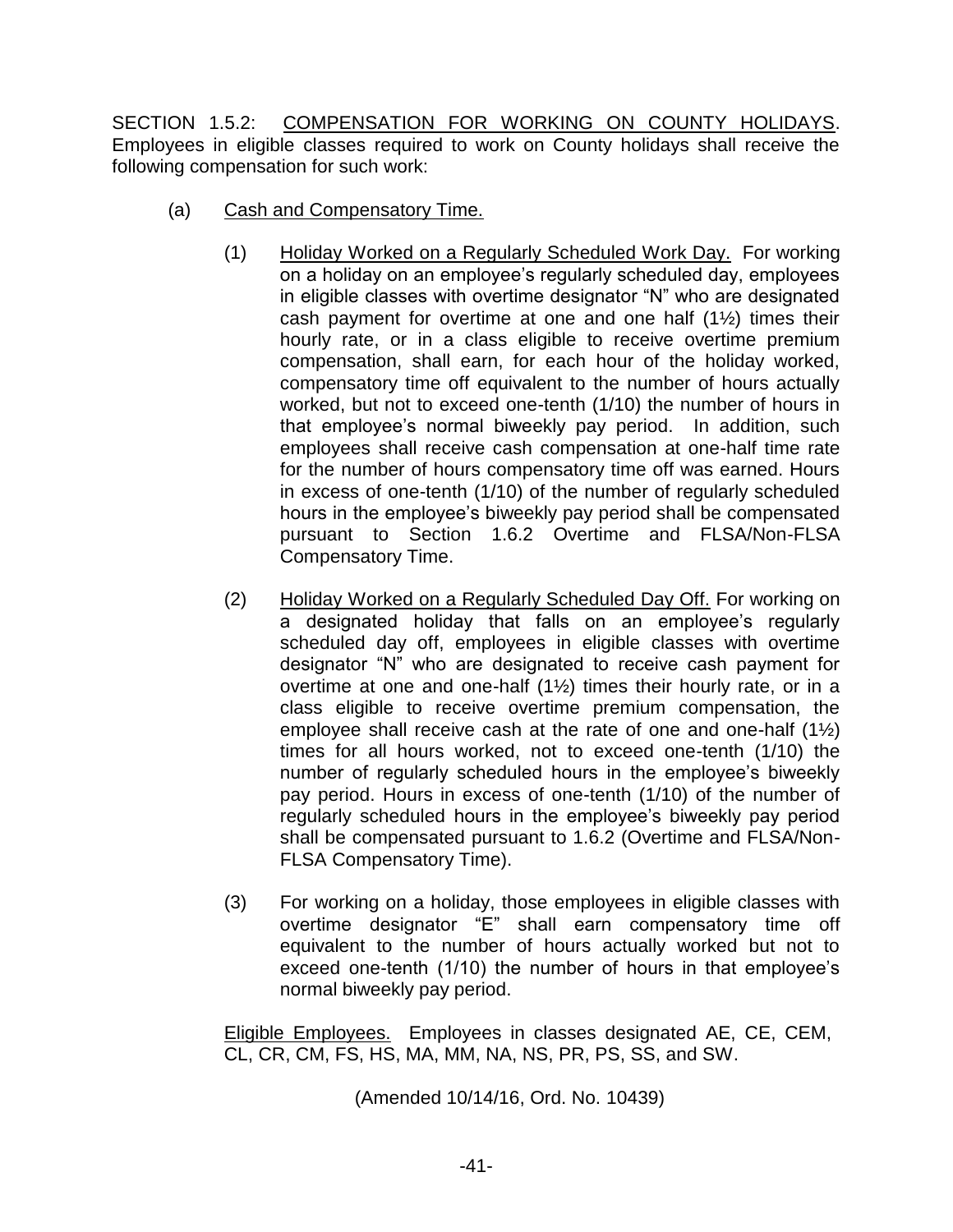(b) Compensation for Holidays worked by Supervising Registered Nurses in the Middle Management (MM) Unit only. Compensation for holidays worked for employees in the Supervising Nurse Classes: (4544) Supervising Nurse and (4570) Public Health Nurse Supervisor in the Middle-Management (MM) Unit shall be computed on the basis of time and one-half (1½) cash or CTO for time actually worked in the standard work period. Upon request of the employee and with the approval of the appointing authority, employees may receive compensatory time off for overtime instead of cash compensation up to a limit of 40 hours of compensatory time.

## (Amended 11/05/10, Ord. No. 10079)

- (c) Compensation for Holidays Worked for RN Bargaining Unit. For working on a holiday, eligible employees shall be compensated at time-and-onehalf times (1½) the employee's base hourly rate for each hour worked on the holiday up to a maximum of eight (8) hours or one-tenth (1/10) the number of regularly scheduled hours in the employee's standard work period, whichever is less. Time worked in excess of eight (8) hours on a holiday shall be compensated in accordance with Section 1.6.2 (Overtime and FLSA/Non-FLSA Compensatory Time).
- (d) Compensation for Holidays Worked PO and SO Classes.
	- (1) Eligible employees coded to receive overtime at time and one half (1½) who are required to work on a day observed by the County as a holiday, shall be compensated at time and one-half (1½) times the employee's base hourly rate for each hour worked on the holiday up to a maximum of eight (8) hours, or one-tenth (1/10) the number of regularly scheduled hours in the employee's biweekly pay period, whichever is less. Time worked in excess of eight (8) hours on a holiday shall be compensated in accordance with Section 1.6.2 (Overtime and FLSA/Non-FLSA Compensatory Time).
	- (2) Eligible employees in classes coded to receive overtime at straight time compensatory time shall be compensated, for each hour worked on a holiday, one (1) hour of compensatory time or cash, not to exceed one-tenth (1/10) of the number of regularly scheduled hours in the employee's biweekly pay period. Time worked in excess of eight (8) hours on a holiday shall be compensated in accordance with Section 1.6.2 (Overtime and FLSA/Non-FLSA Compensatory Time).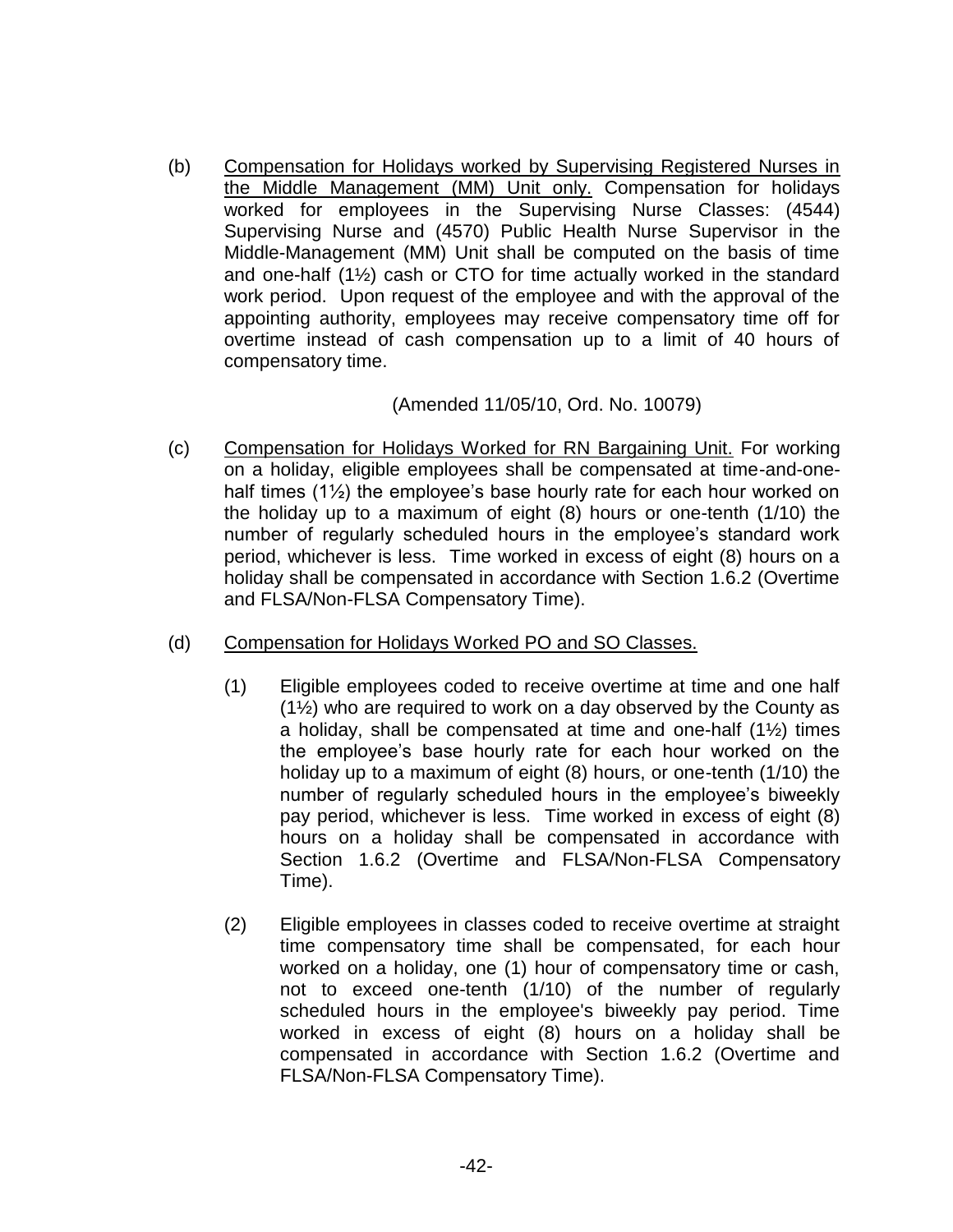- (e) Compensation for Holidays Worked DS Classes. Eligible employees who are required to work on a holiday, shall be compensated at time-and-onehalf (1½) times the employee's base hourly rate for each hour worked on the holiday up to a maximum of eight and one-half (8½) hours or onetenth (1/10) the number of regularly scheduled hours in the employee's standard work period, whichever is less. Time worked in excess of eight (8) hours on a holiday shall be compensated in accordance with Section 1.6.2 (Overtime and FLSA/Non-FLSA Compensatory Time).
- (f) Compensation for Holidays Worked SM Classes. Eligible employees who are required to work on a day observed by the County as a holiday, shall be compensated at straight time compensatory time for each hour worked on the holiday up to a maximum of eight-and-one-half (8½) hours, or onetenth (1/10) the number of regularly scheduled hours in the employee's biweekly pay period, whichever is less.

## (g) Compensation for Holidays Worked DI, DM Classes.

- (1) For working a holiday, employees working in a class designated to receive cash payment for overtime at one and one half (1 1/2) times their hourly rate, or in a class eligible to receive overtime premium compensation, shall earn, for each hour of the holiday worked, compensatory time off equivalent to the number of hours actually worked but not to exceed one-tenth (1/10) the number of hours in that employee's normal biweekly pay period. In addition, such employees shall receive cash compensation at one-half (1/2) time rate for the number of hours compensatory time off was earned.
- (2) For working on a holiday, those employees in a class not designated pursuant to subsection (1) above shall earn compensatory time off equivalent to the number of hours actually worked but not to exceed one-tenth (1/10) the number of hours in that employee's normal biweekly pay period.
- (h) Compensation for Holidays Worked CC and CS Classes. Eligible employees who work on a holiday shall be compensated, for each hour worked on a holiday, one (1) hour of compensatory time, not to exceed one-tenth (1/10) of the number of regularly scheduled hours in the employee's biweekly pay period.
- (i) Part-Time Employees. Permanent part-time employees compensated holiday time shall be equivalent to one-tenth (1/10) the number of regularly scheduled hours in that employee's biweekly pay period during which the holiday occurred.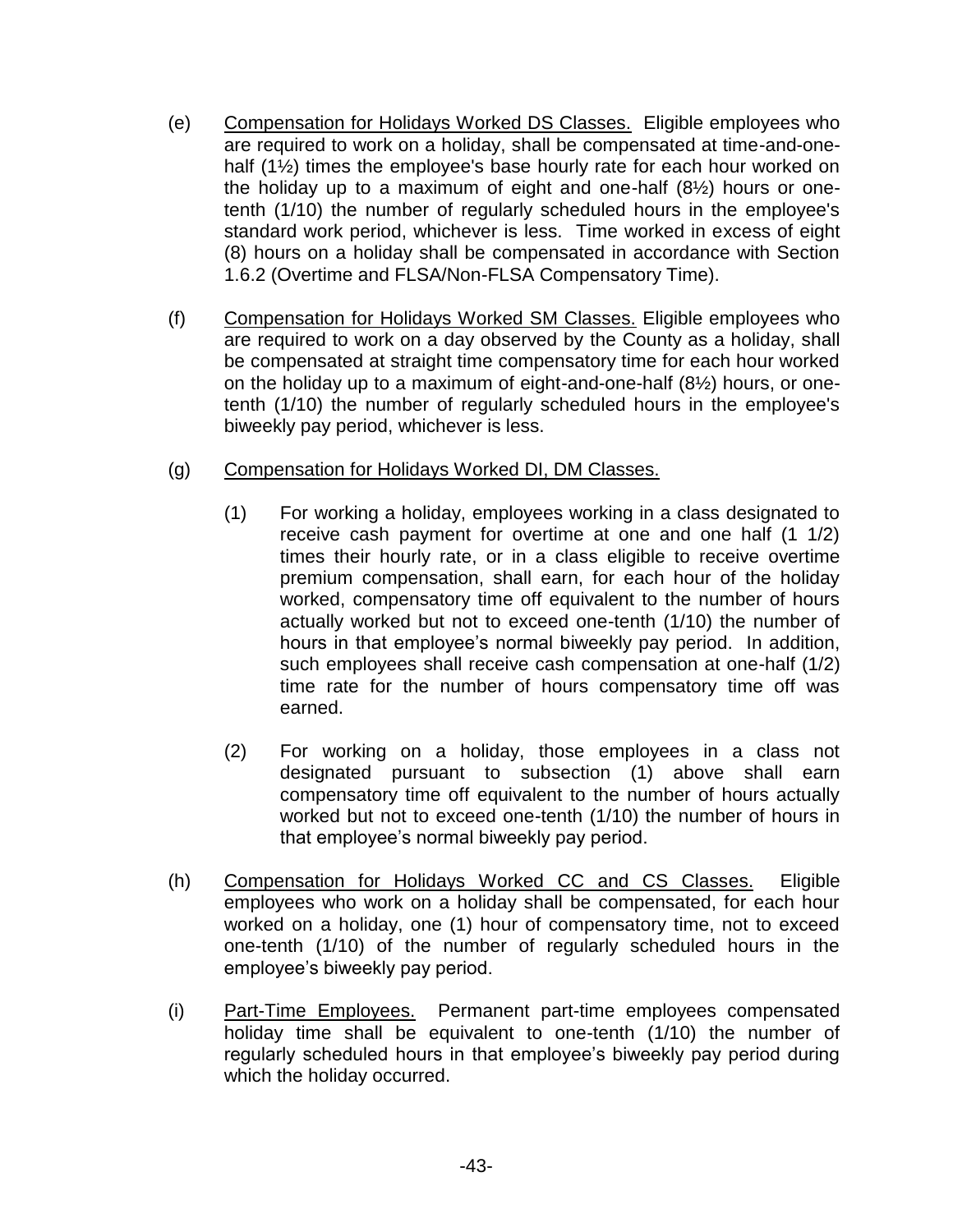(j) Such compensation is in addition to the paid holiday compensation provided in Section 5.9.1 (Holidays), if the employee required to work on the County holiday is otherwise eligible for the paid holiday.

| <b>Holiday Worked Compensation Summary</b>                             |                           |                                                       |                                            |                            |                    |                                    |                                                    |                    |                                    |  |
|------------------------------------------------------------------------|---------------------------|-------------------------------------------------------|--------------------------------------------|----------------------------|--------------------|------------------------------------|----------------------------------------------------|--------------------|------------------------------------|--|
|                                                                        |                           | <b>Holiday Falls on:</b><br><b>Scheduled Work Day</b> |                                            |                            |                    |                                    | <b>Holiday Falls on:</b><br><b>Regular Day Off</b> |                    |                                    |  |
| <b>Union Code</b>                                                      | <b>O/T</b><br>Code        | <b>Cash</b><br>1.5                                    | <b>Cash 0.5/</b><br><b>Non-FLSA</b><br>1.0 | Non-<br><b>FLSA</b><br>1.5 | <b>Cash</b><br>1.0 | Non-<br>FLSA <sup>(a)</sup><br>1.0 | <b>Cash</b><br>1.5                                 | <b>Cash</b><br>1.0 | Non-<br>FLSA <sup>(a)</sup><br>1.0 |  |
|                                                                        |                           | (HWA)                                                 | (HWB)                                      | (HWC)                      | (HWD)              | (HWE)                              | (HWA)                                              | (HWD)              | (HWE)                              |  |
| AE, CL, CR,<br>CM, FS, HS,<br>MM PR, PS,<br>SS, SW                     | N                         |                                                       | $\sqrt{}$                                  |                            |                    |                                    | $\sqrt{}$                                          |                    |                                    |  |
| *RN                                                                    | N                         | $\sqrt{}$                                             |                                            | V                          |                    |                                    | $\sqrt{}$                                          |                    |                                    |  |
| MM:<br>*Supv Nurses                                                    | N                         | $\sqrt{ }$                                            |                                            | $\overline{\sqrt{} }$      |                    |                                    | $\sqrt{}$                                          |                    |                                    |  |
| PO, SO                                                                 | N                         | $\sqrt{ }$                                            |                                            |                            |                    |                                    | $\sqrt{}$                                          |                    |                                    |  |
| <b>DS</b>                                                              | $\mathsf{N}$<br>N         | $\sqrt{ }$                                            |                                            |                            |                    |                                    | $\sqrt{}$                                          |                    |                                    |  |
| DI, DM<br>CE, CEM, MA,<br>NA*, NS                                      | $\overline{N}$            |                                                       | V<br>$\overline{\sqrt{ }}$                 |                            |                    |                                    | $\sqrt{}$<br>$\sqrt{2}$                            |                    |                                    |  |
| <b>SM</b>                                                              | E                         |                                                       |                                            |                            |                    | V                                  |                                                    |                    |                                    |  |
| CEM, MA, MM,<br><b>PR</b>                                              | E                         |                                                       |                                            |                            |                    | $\overline{\sqrt{2}}$              |                                                    |                    |                                    |  |
| CC, CS                                                                 | $\boldsymbol{\mathsf{X}}$ |                                                       |                                            |                            |                    | $\sqrt{ }$                         |                                                    |                    | $\sqrt{ }$                         |  |
| AM, AS, CC,<br>CS, DA, EM,<br>MA, NA*, NE,<br>NM, PD, PM,<br><b>UM</b> | $\overline{\mathsf{x}}$   |                                                       |                                            |                            |                    |                                    |                                                    |                    |                                    |  |

(k) Holiday Worked Compensation Summary.

General Rules:

1. Holiday hours worked are limited to no more than one-tenth (1/10) of the employee's normal biweekly pay period. (Biweekly pay period work schedules may be: 80, 84 or 85. For detail see: 1.6.2(b) (Overtime Designators and Compensation for Overtime)).

2. The above summary is in addition to the paid holiday compensation provided in Section 5.9.1 (Holidays) if the employee required to work on the County holiday is otherwise eligible for the paid holiday.

Notes:

*Non-FLSA Compensatory Time Accrual* is limited to number of hours actually worked, but not to exceed onetenth (1/10) the number of hours in that employee's normal biweekly pay period.

\* Job Codes/Classifications in this Union Code may have an E, N, or X Overtime Code. You should verify you are using the correct row of information.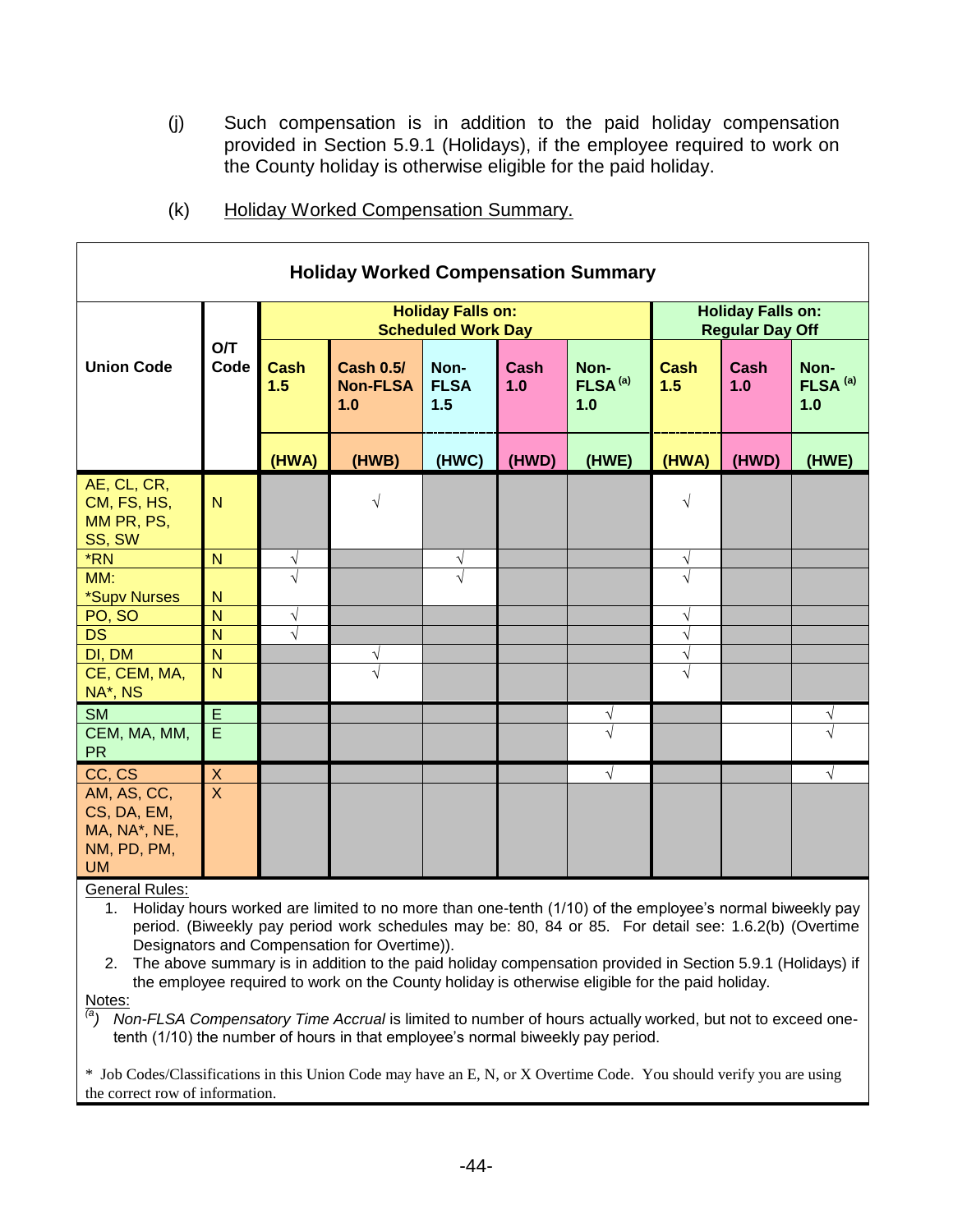| (Repealed 01/18/08, Ord. No. 9912) |  |  |
|------------------------------------|--|--|
| (Added 01/18/08, Ord. No. 9912)    |  |  |
| (Amended 01/16/09, Ord. No. 9963)  |  |  |
| (Amended 06/29/12, Ord. No. 10215) |  |  |
| (Amended 10/14/16, Ord. No. 10439) |  |  |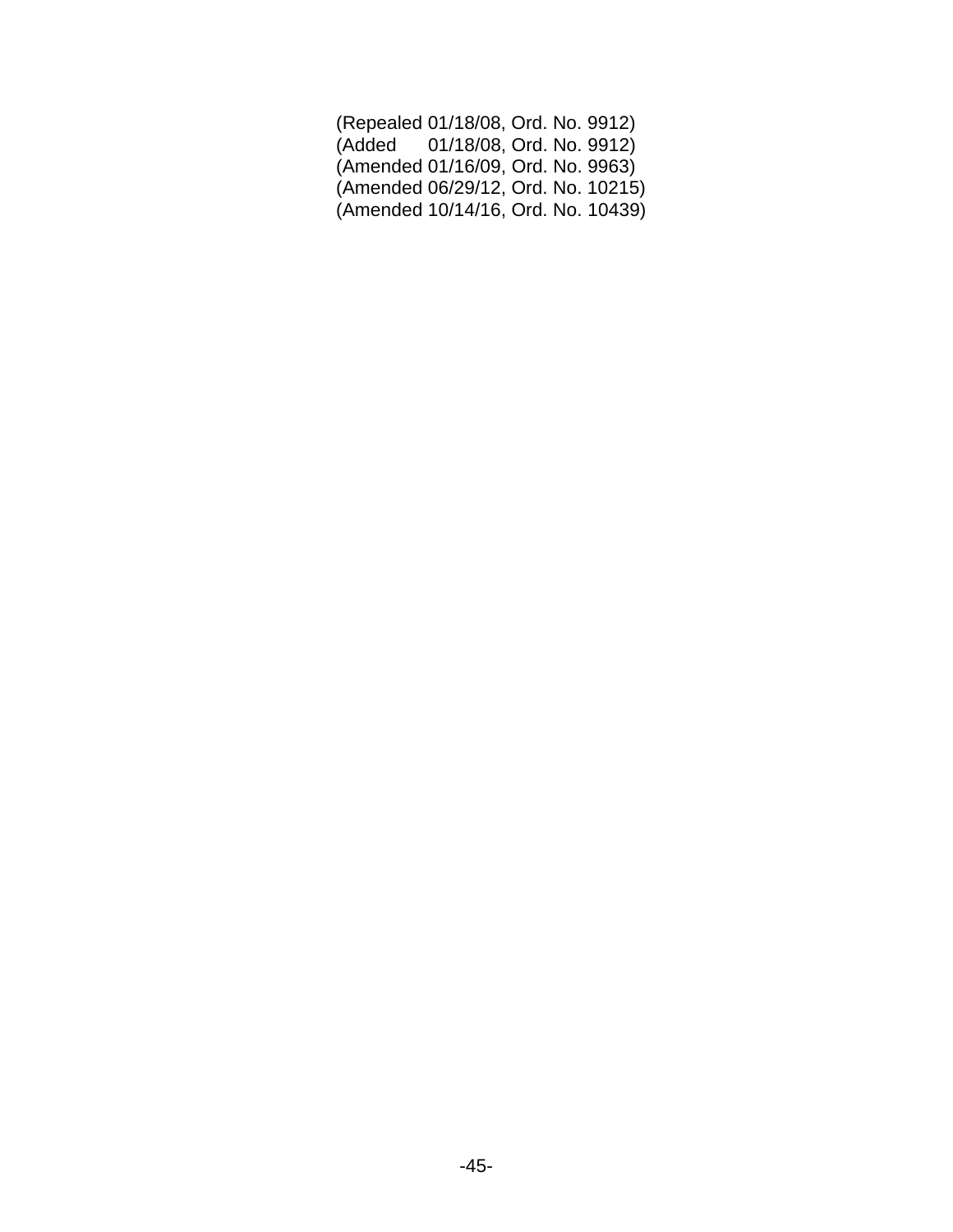This page is left blank to accommodate future changes.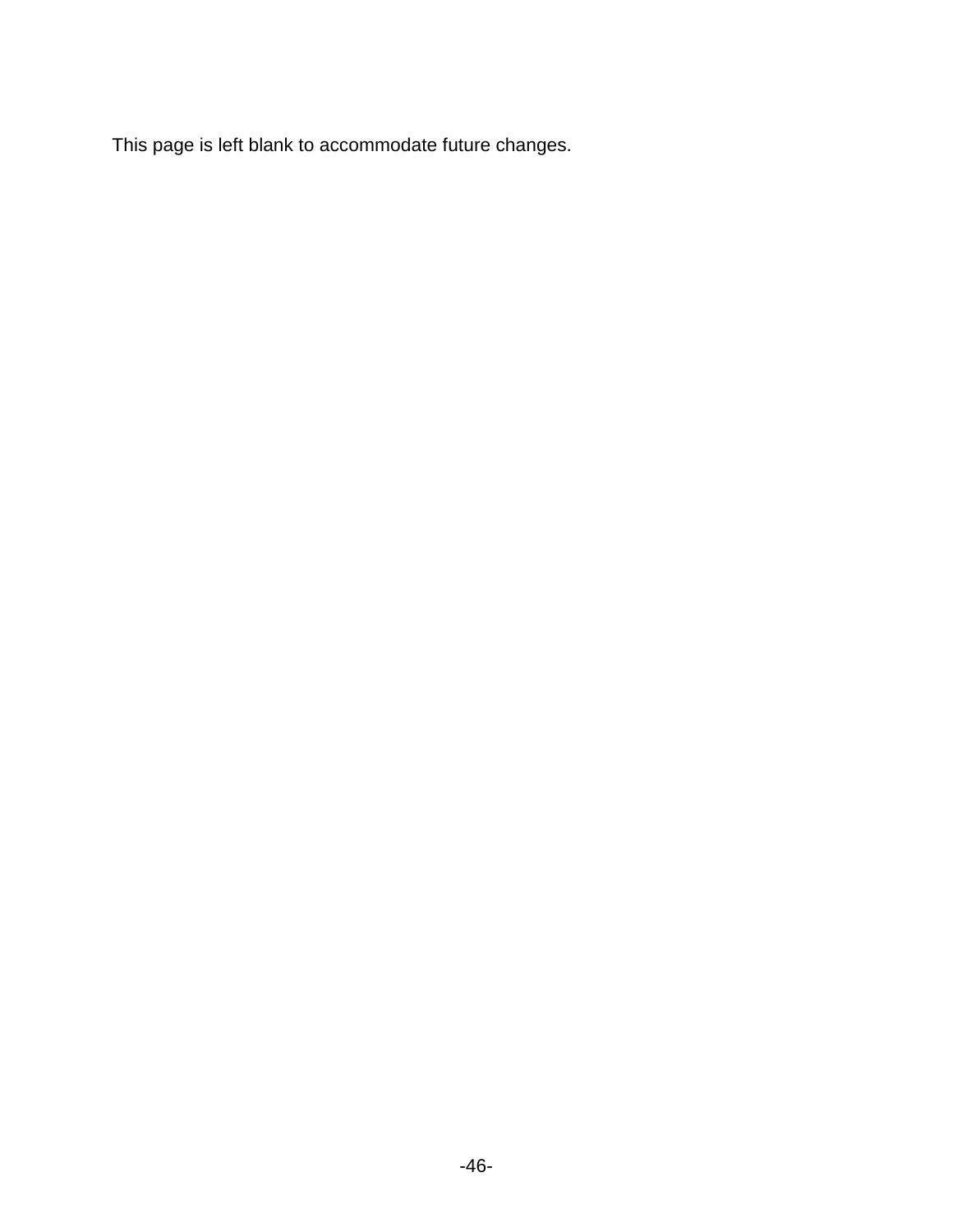This page is left blank to accommodate future changes.